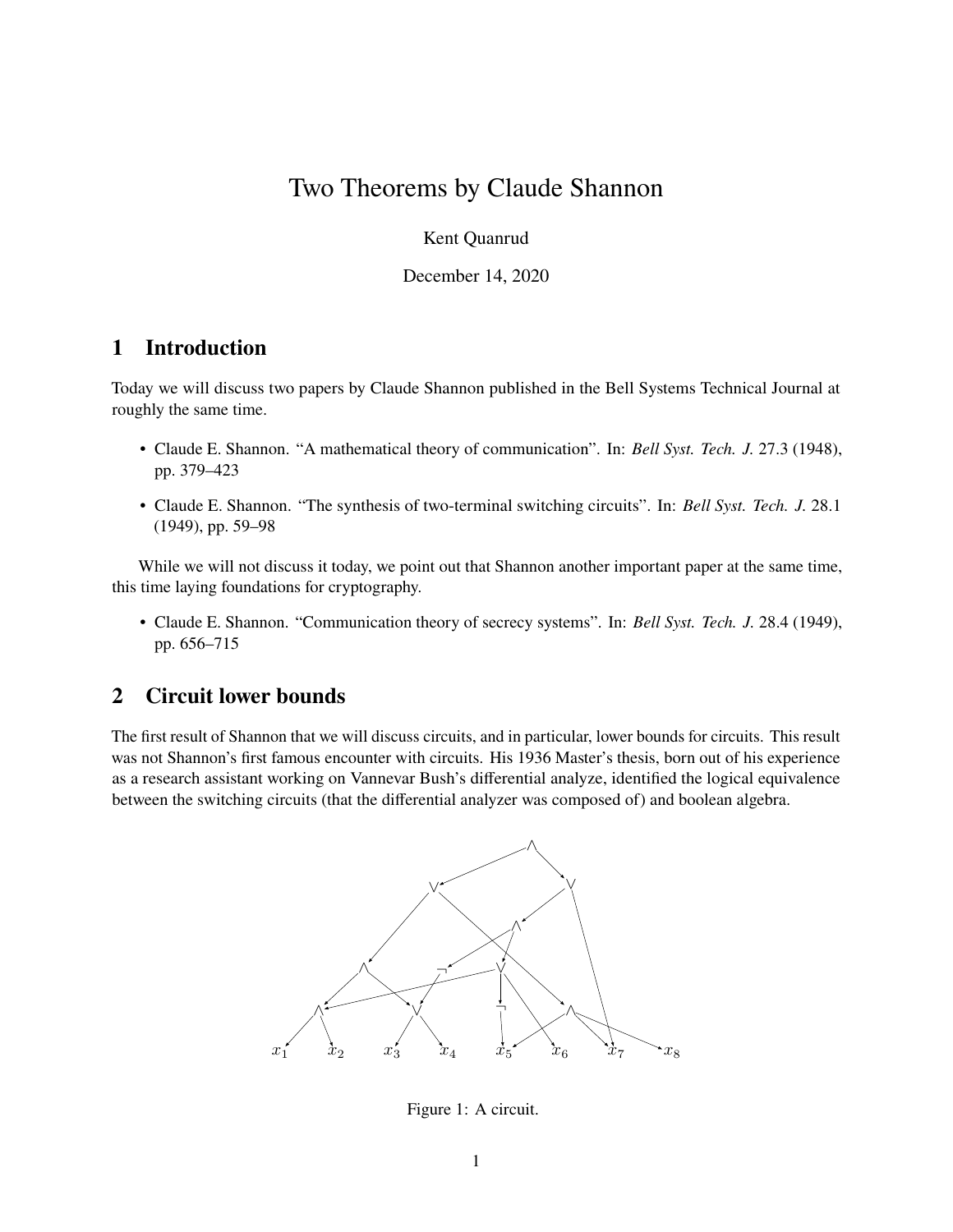The current discussion on circuit fast forwards a little more than ten years for Shannon's masters thesis. It comes at an exciting time for Bell Labs: in late 1947, Bardeen, Brattain, and Shockley in the Solid States Physics group invented the first *transistor*. This sets off the digital revolution, as transistors rapidly improve and coallesce into the CPU's we know today. For the sake of this discussion, we can think of transistors as extremely fast and efficient physical circuits.

For us, a circuit is a family of logical *gates* arranged in a directed acyclic graph. We assume the reader has had some acquaintance with gates before (see, e.g., [\[7,](#page-11-0) [8\]](#page-11-1)), and we briefly review. An example of a circuit is given in [Figure 1.](#page-0-0) We have four types of gates. One is an *input gate*, representing a bit from the input. In the picture above, we have input gates for 8 bits,  $x_1, \ldots, x_8$ . We then have *logical gates*, that take as input a finite number of bits and output a bit based on applying either an "and", ∧, an "or", ∨; or a negation, ¬. The ¬ takes only one input bit and the other two logical gates can take any finite number of bits. The input bits of a gate come from the outputs of some other gates. If we draw a directed edge from one gate to another based on the flow of information, this graph must form a DAG.

**Theorem 1.** For all  $n \in \mathbb{N}$ , there exists a function  $f : \{0,1\}^n \to \{0,1\}$  that cannot be computed by any *circuit of size*  $\langle 2^n / cn$  *for some universal constant*  $c > 0$ *.* 

*Proof.* We first count the number of circuits of some size. We first observe that any circuit of size k can be encoded in  $ck \log(k)$  bits, for some universal constant  $c > 0$ , by interprettign a circuit of size k as a graph with k vertices and edges. Each edge and each vertex requires  $O(\log(k))$  bits to encode. In turn, there are at most  $2^{ck \log(k)}$  different circuits of size k. For  $k = 2^n / cn$ , this is less than  $2^n$ .

Now, let  $f : \{0,1\}^n \to \{0,1\}$  be a *uniformly random* boolean function. For each circuit C of size  $\leq 2^n/cn$ , the probability that  $f(x) = C(x)$  for all  $x \in \{0, 1\}^n$  is  $\lt 1/2^n$ . Thus the expected number of circuits of size  $\leq 2^n/cn$  that agree with f on all inputs is < 1. By the probabilistic method, there exists an f that is unequal to all circuits of size  $\leq 2^n$  $\sqrt{cn}$ .

#### **2.1 A Circuit Hierarchy Theorem**

An important application is the following Hierarchy theorem for circuits.

**Definition 2.** Let  $f : \mathbb{N} \to \mathbb{N}$  be a function. A **circuit family of size**  $f$  *is a sequence of boolean circuits*  $C_1, C_2, \ldots$ , where  $C_n : \{0, 1\}^n \to \{0, 1\}$  and  $|C_n| \le f(n)$ .

**Definition 3.** *A language*  $L \subset \{0, 1\}^*$  *has* **circuit complexity**  $f$ *, denoted*  $L \in$  **CIRCUITSIZE**( $f$ )*. if there* is a circuit family of size  $f$ ,  $\{C_i : \{0,1\}^i \to \{0,1\}\}$ , such that for each  $x \in \{0,1\}^n$ , whether  $x \in L$  can be *decided by the circuit*  $C_n$ *.* 

Some basic observations about circuits.

- 1. Every polynomial time language has polynomial circuit complexity.
- 2. Circuit Satisfiability and Boolean Satisfiablity are polynomial time equivalent.
- 3. The first two points combine to give a proof of NP-Completeness [\[4,](#page-11-2) [6\]](#page-11-3).

Given the importance of circuits, it is impmortant to understand what circuits of a given size can and cannot do. Shannon's theorem above gives some limits to the power of circuits. The following Hierarchy theorem, the proof of which uses Shannon's theorem, shows that the size of a circuit matters at a fine grained level: there always exists boolean functions that a larger size can implement, but a smaller size cannot.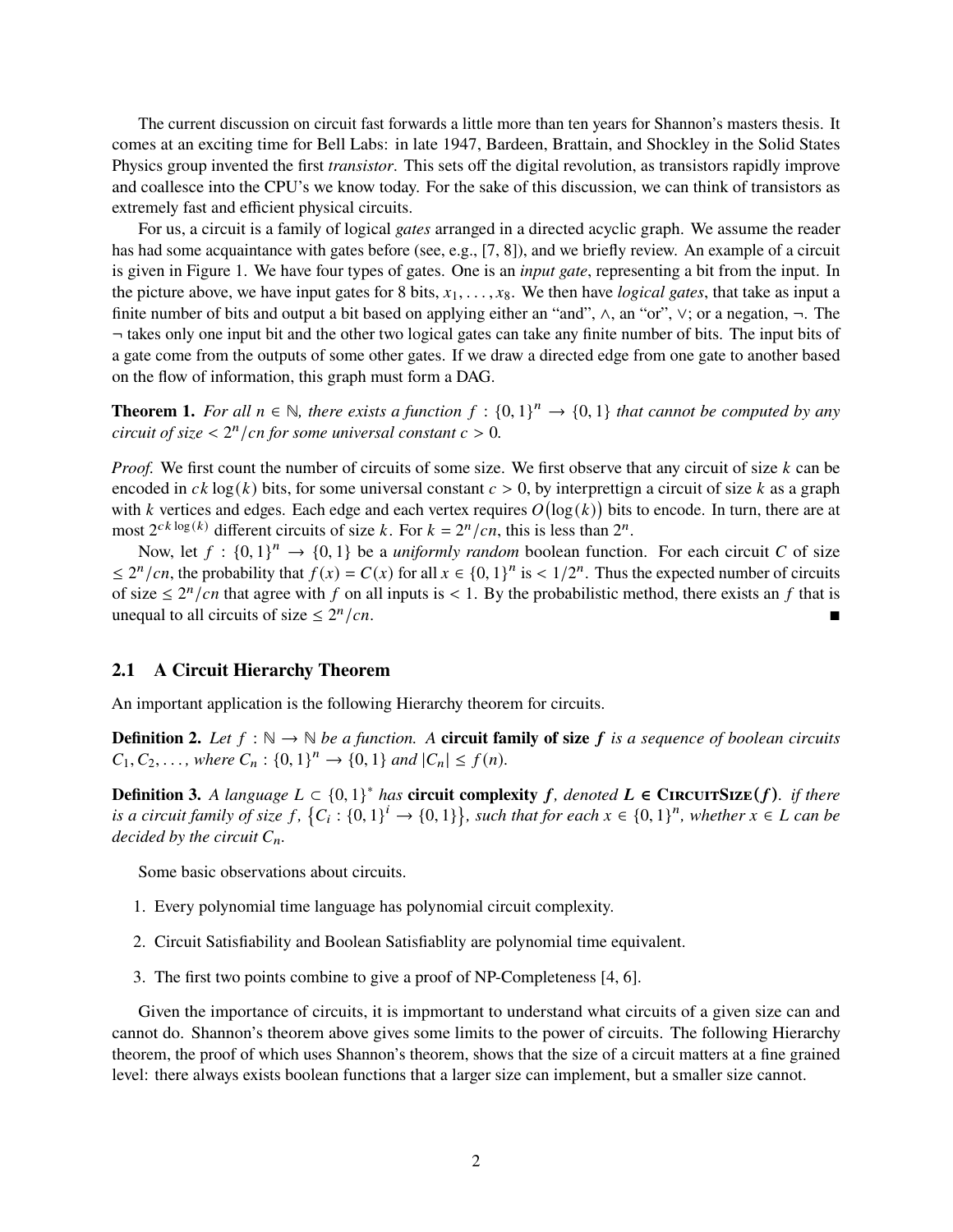**Theorem 4.** *There exists a universal constant*  $c > 0$  *for which the following holds. Let*  $f : \mathbb{N} \to \mathbb{N}$  *with*  $n \leq f(n) \leq 2^n / cn$ . Then

 $C$ *IRCUITSIZE* $(f) \subseteq C$ *IRCUITSIZE* $(c f)$ .

*Proof.* Here we will prove a weaker bound with  $cf \log f$  instead of  $f$ . Fix  $n \in \mathbb{N}$  and let  $m = f(n)$ . We show that there is a boolean function  $g: \{0,1\}^n \to \{0,1\}$ , such that f has a  $O(m \log m)$ -size circuit but not an  $m$ -size circuit.

For any  $k \in \mathbb{N}$ , we know that there is a function  $g: \{0,1\}^k \to \{0,1\}$  that requires at least  $2^k/ck$  size, and at most  $ck2^k$  size, for some constant  $c > 0$ .

We choose k large as possible such that  $2^{k}/ck \leq m$ . Then

$$
ck2^k \le (ck)^2(m+2) \le O(m\log(m)).
$$

 $\blacksquare$ 

## <span id="page-2-0"></span>**3 Coding theory**

Coding theory concerns the very practical problem of digitial copmmunication over imperfect lines of communication. Here we consider a one particular model adopted by Shannon. In this model, we imagine two locations, A and B. We want to transmit a bit string  $x \in \{0, 1\}^m$  from point A to point B. While points A and  $B$  are connected by some kind of connection, this connection is imperfect. When sending a bit string from point A to point B, every bit gets flipped independently with some probability  $p$ . The goal is to reliably communicate bit strings even in the presence of this faulty connection.

It is not impossible to communicate over a bad connection, as anyone who uses a phone knows. Suppose you are calling a friend, and the reception is not very good. You say something. Your friend 'replies, 'sorry, I couldn't hear you". So you say it agian. Your friend again suggests that they didn't understand you. So you say it again and again and again and eventually you start yelling. Ultimately, you are adding *redundancy* to try to communicate your point.

The goal of coding theory is to add enough redundancy to reliably communicate, but otherwise minimize the amount of redundancy. In particular, we have two functions, an **encoder**  $C : \{0, 1\}^m \to \{0, 1\}^n$  and a **decoder**  $\mathcal{D}: \{0,1\}^n \to \{0,1\}^m$ . The encoder takes the input message from  $x \in \{0,1\}^m$  and maps to to a longer message  $\{0, 1\}^n$ , where  $n \geq m$ . The encoded message  $C(x)$  is transmitted. On the other end,

Let  $N : \{0, 1\}^n \to \{0, 1\}^n$  be a random function that flips each bit independently with probability p.

$$
\underset{(\mathbb{R}^m)}{\underset{X}{\times}} \xrightarrow{\text{encode}} C(x) \xrightarrow{\text{bits flip w/prob. } p} \mathcal{N}(C(x)) \xrightarrow{\text{decode}} \mathcal{D}(\mathcal{N}(C(x)))
$$

The **rate of transmission** is the ratio

rate of transmission = 
$$
\frac{m}{n} = \frac{\text{# input bits}}{\text{# output bits}}
$$

.

The **average error rate** is the probability

$$
\mathbf{P}[\mathcal{D}(\mathcal{N}(C(x))) \neq x]
$$

over the randomness in N and over  $x \in \{0, 1\}^m$  chosen uniformly at random.

Before introducing Shannon's theorem for codes, we have to introduce one more character: entropy.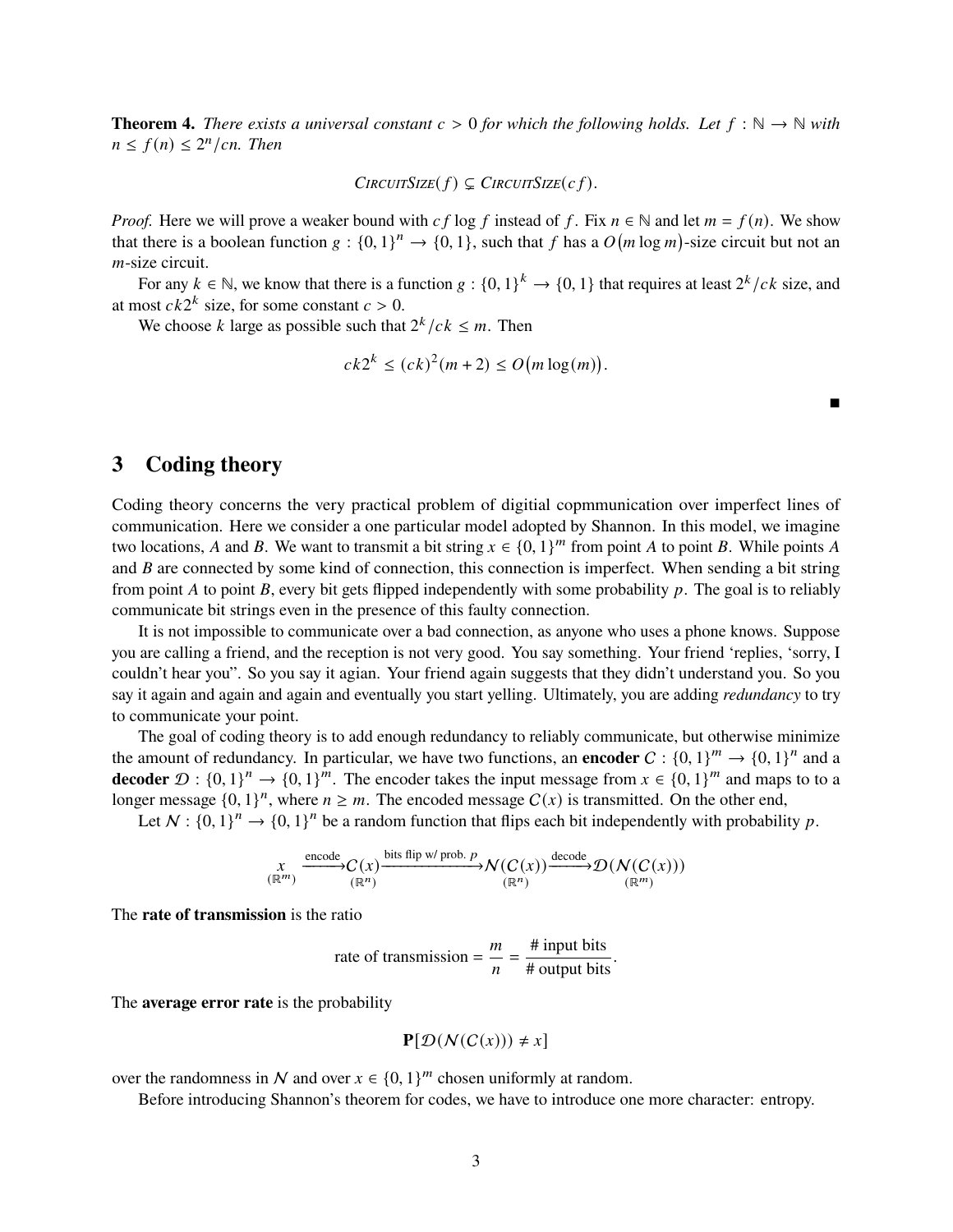**Definition 5.** Let  $X \in \mathcal{X}$  be a discrete random variable. The **entropy** of X, denoted  $\mathbf{H}(X)$ , is defined as

$$
H(X) = \sum_{x \in X} -P[X = x] \log(P[X = x]),
$$

*where the convention that 0/0 = 0, and that* log *denotes the logarithm base 2.*

*For*  $p \in (0, 1)$ *,*  $H(p)$  *is defined as the entropy*  $H(X)$  *of the binary variable*  $X \in \{0, 1\}$  *with*  $P[X = 1] = p$ *. That is,*

$$
H(p) = p \log \left(\frac{1}{p}\right) + (1-p) \log \left(\frac{1}{1-p}\right).
$$

We will do a more thorough investigation of entropy later on in this article.

<span id="page-3-1"></span>**Theorem 6.** *Consider transmission over a noisy channel where each bit is flipped independently with probability*  $p \in (0, 1/2)$ *.* 

- *1.* For all  $\delta > 0$ , and n sufficiently large, there is a coding scheme  $(C : \{0,1\}^m \to \{0,1\}^n, \mathcal{D} : \{0,1\}^n \to \{0,1\}^m)$ *that has transmission rate*  $\geq 1 - H(p) - \epsilon$  *and average error rate*  $\leq \epsilon$ *.*
- 2. For all fixed  $\delta > 0$ , and n sufficiently large any coding scheme  $(C:\{0,1\}^m \to \{0,1\}^n, \mathcal{D}:\{0,1\}^n \to \{0,1\}^m)$ *with transmission rate*  $\geq 1 - H(p) + \delta$  *has average error rate*  $> 1 - \delta$ *.*

### **3.1 A helpful inequality**

Before proving Shannon's theorem, we mention a very helpful identity that relates entropy to sums of binomial coefficients. Entropy enters the analysis of Shannon's upper bound via this lemma.

<span id="page-3-0"></span>**Lemma 7.** *Let*  $n \in \mathbb{N}$  *and*  $p \in (0, 1)$ *. Then* 

$$
\sum_{i=0}^{pn} \binom{n}{i} \le 2^{H(p)n}.
$$

We will prove [Lemma 7](#page-3-0) below in [Section 4](#page-6-0) where we discuss entropy in greater detail.

#### **3.2 Shannon's Upper Bound**

In this section, we probe Shannon's upper bound - the first claim in [Theorem 6.](#page-3-1) We first state the part that is relevant.

**Theorem 8.** *For all*  $\delta$  > 0*, there exists a coding scheme* 

$$
(C: \{0,1\}^m \to \{0,1\}^n, \mathcal{D}: \{0,1\}^n \to \{0,1\}^m)
$$

*that has average error*  $\leq \delta$  *and transmission rate*  $\geq 1 - H(p) - \delta$ *.* 

*Proof.* Let  $n \in \mathbb{N}$  be a large parameter TBD, and let  $m = (1 - H(p) - \delta)n$ . Let  $C : \{0, 1\}^m \to \{0, 1\}^n$  be a *uniformly random* function. Define  $\mathcal{D}: \{0,1\}^n \to \{0,1\}^m$  by setting  $\mathcal{D}(y)$  to be the point x closest to  $C(x)$ , breaking ties arbitrarily.

Since H( $p$ ) is continuous, we can choose  $\epsilon > 0$  sufficiently small such that

$$
|\mathrm{H}((1+\epsilon)p)-\mathrm{H}(p)|\leq \frac{\delta}{2}.
$$

We claim the following for each fixed  $x \in \{0, 1\}^m$ .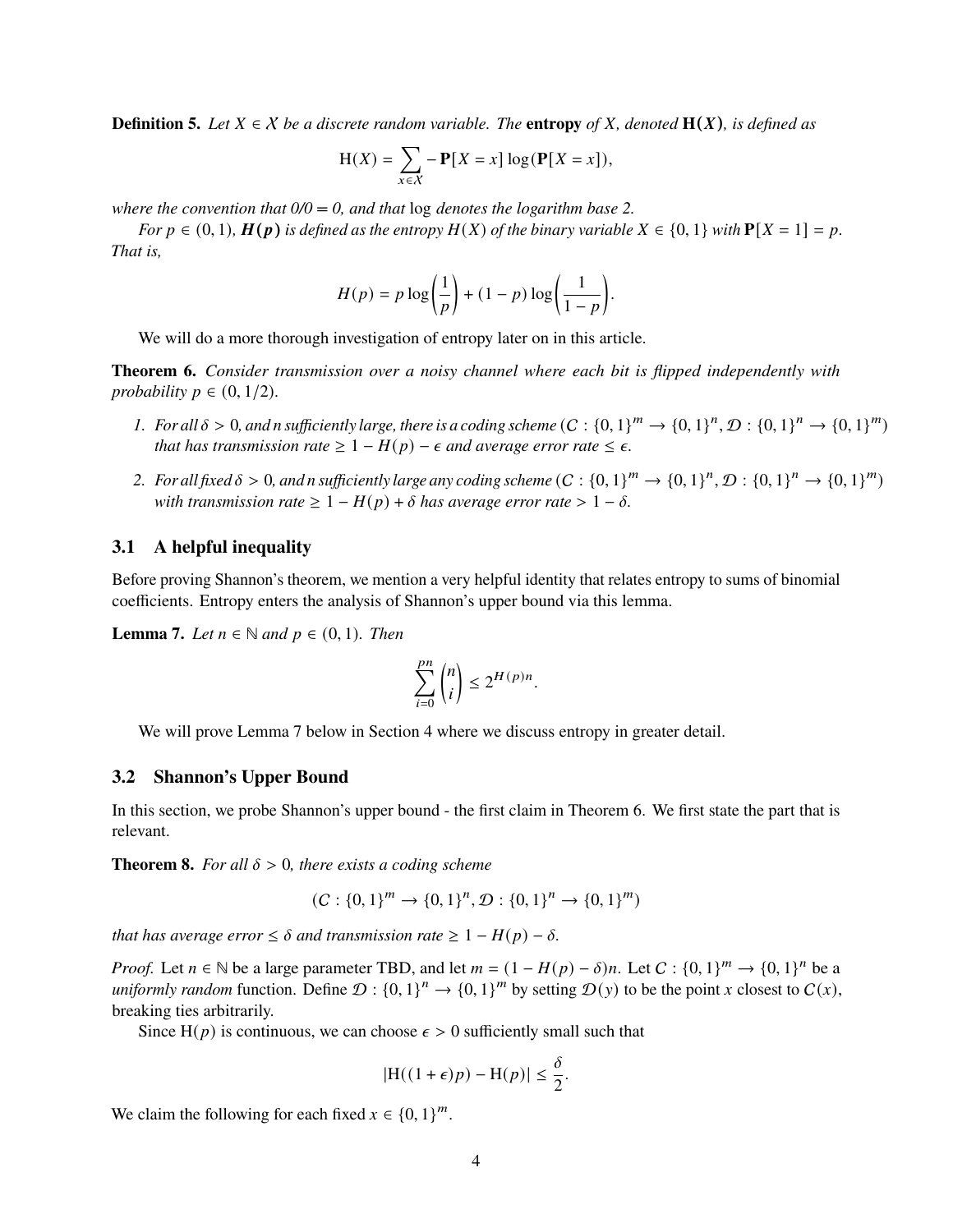- 1. For sufficiently large *n*, with probability of error  $\leq \delta/2$ , no other point  $x' \in \{0,1\}^m$ ,  $x' \neq x$  is within  $(1 + \epsilon)$ *pn bits of*  $C(N(x))$ .
- 2. For sufficiently large *n*, with probability of error  $\leq \delta/2$ , the noisy transmission  $N(C(x))$  flips at most  $(1 + \epsilon)$  *pn bits in*  $C(x)$ *.*

Suppose the above holds and let *n* be sufficiently large. Then with combined probability of error  $\leq \delta$ ,  $C(x)$  is the only point within  $(1 + \epsilon)$  *pn* bits of  $C(x)$ . That is, when we consider all of the randomness over the random of choice of  $x \in \{0,1\}^m$ , the random encoding function  $C: \{0,1\}^m \to \{0,1\}^n$ , and the noise  $\mathcal{N}(C(x))$ , we have

$$
\mathop{\mathbf{P}}_{x,C,N}[\mathcal{D}(\mathcal{N}(C(x))) \neq x] \leq \delta.
$$

We can rewrite this as

$$
\mathbf{E}[\text{average error of } C] = \mathbf{E} \bigg[ \mathbf{P}_{x,N} [\mathcal{D}(\mathcal{N}(C(x))) \neq x] \bigg] \leq \delta.
$$

To dramatically complete the proof: *by the probabilistic method, there exists an encoding*  $C : \{0,1\}^m \to$  ${0, 1}^n$  such that the average error is  $\leq \delta$ .

**Claim 1.** For sufficiently large n, with probability of error  $\leq \delta/2$ , no other point  $x' \in \{0,1\}^m$ ,  $x' \neq x$  is *within*  $(1 + \epsilon)$ *pn bits of*  $N(C(x))$ *.* 

We prove the claim conditional on  $y = N(C(x))$ ; the unconditional claim immediately follows. Fix  $y = \mathcal{N}(C(x))$ . Consider any other input point  $x' \in \{0, 1\}^m$ . By construction,  $C(x')$  is selected uniformly at random from  $\{0, 1\}^n$ . Therefore

$$
\mathbf{P}[\|C(x') - C(x)\|_0 \le (1+\epsilon)pn] = 2^{-n} \sum_{i=0}^{(1+\epsilon)pn} \binom{n}{i} \le 2^{(H((1+\epsilon)p)-1)n}.
$$

By the union bound, we have

$$
\mathbf{P}[\|C(x') - C(x)\|_0 \le (1+\epsilon)pn \text{ for some } x' \neq x] \le 2^{m+(H((1+\epsilon)p)-1)n}.
$$

The RHS is  $\leq \delta/2$  iff

$$
m \le (1 - H((1 + \epsilon)p))n - 1 - \log(1/\delta),
$$

which occurs iff

(transmission rate) = 
$$
\frac{m}{n} \le 1 - H((1 + \epsilon)p) - O\left(\frac{\log(1/\epsilon)}{n}\right)
$$
.

By choice of  $\epsilon$ , we have

$$
1 - H((1 + \epsilon)p) - O\left(\frac{\log(1/\epsilon)}{n}\right) \ge 1 - H(p) - \delta/2 - O\left(\frac{\log(1/\epsilon)}{n}\right) \ge 1 - H(p) - \delta
$$

for *n* sufficiently large. The claim now follows from the choice of  $m$ .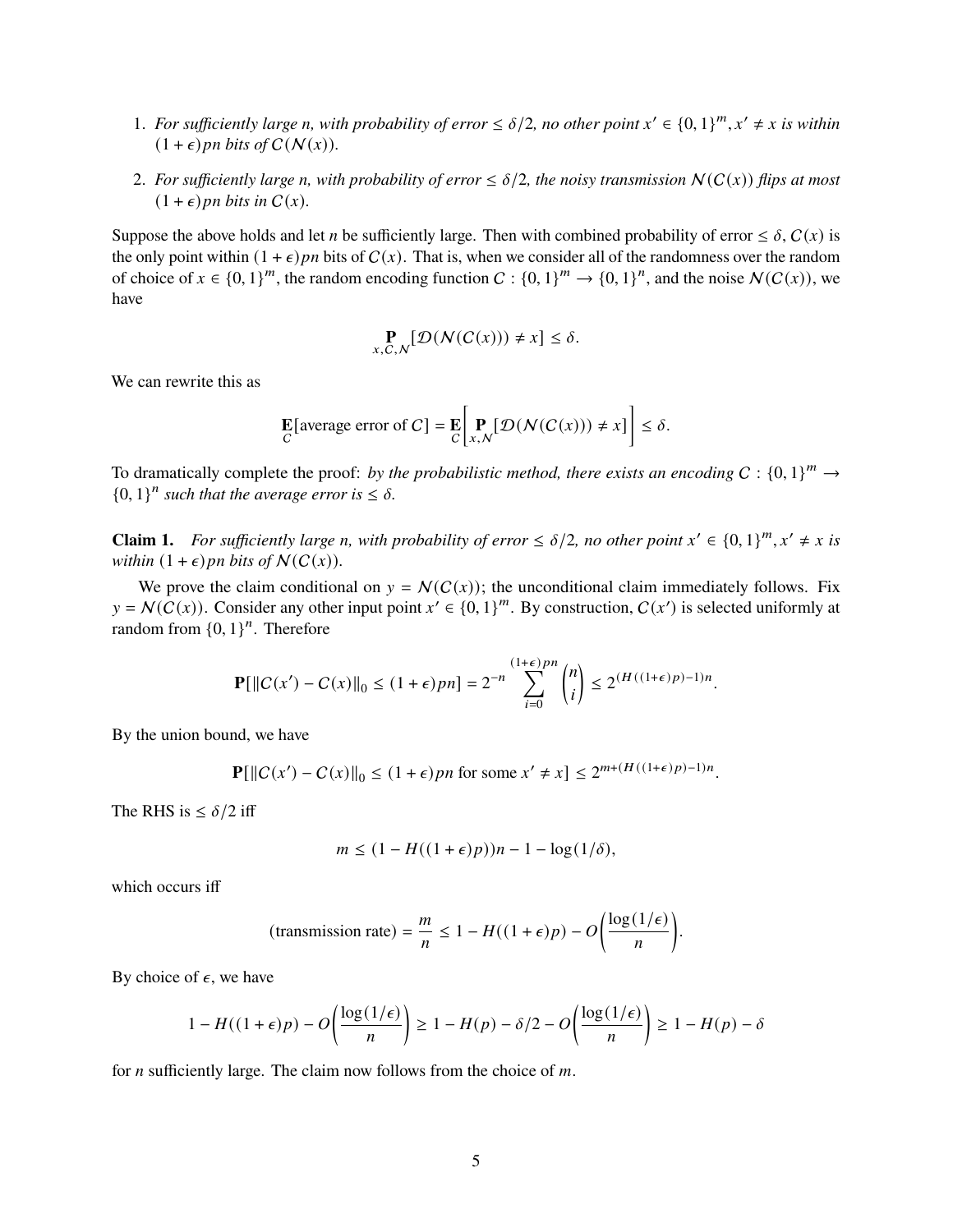**Claim 2.** *Fix*  $y \in \{0, 1\}^n$ . For sufficiently large *n*, with probability of error  $\leq \delta/2$ , a noisy transmission  $N(y)$  *flips at most*  $(1 + \epsilon)$ *pn bits in y.* 

We have

$$
\lim_{n \to \infty} \mathbf{P}[(\# \text{ bits flipped}) \ge (1+\epsilon)pn] \stackrel{\text{(a)}}{\le} \lim_{n \to \infty} e^{-\epsilon^2 pn/2} = 0.
$$

where (a) applies the Chernoff inequality.

#### **3.3 Lower bounds for Shannon's capacity**

**Theorem 9.** Let  $\delta > 0$ . For n sufficiently large, no coding scheme  $(C : \{0,1\}^m \to \{0,1\}^n, \mathcal{D} : \{0,1\}^n \to \{0,1\}^m)$ *can have transmission rate*

*Proof.* Let  $(C: \{0,1\}^m \to \{0,1\}^n, \mathcal{D}: \{0,1\}^m \to \{0,1\}^m$  be a coding scheme with transmission rate  $> 1 - H(p) + \delta$ . We claim that this code has error rate  $> \delta$ . In fact, will show that error rate can be made arbitrarily large for sufficiently large  $n$ .

Let  $\epsilon > 0$  be a parameter TBD. Let E be the event that  $\mathcal{N}(\mathcal{C}(x))$  differs in at least  $(1 - \epsilon)pn$  bits from  $C(x)$  and no more than  $(1 + \epsilon)$  *pn* bits from  $C(x)$ . Let  $\overline{E}$  be the complementary event.

We have

(average correctness rate) 
$$
\leq
$$
 **P**[ $\overline{E}$ ] + **P**[ $\mathcal{D}(N(C(x))) = x | E$ ].

For the first term, we have

$$
\mathbf{P}\big[\bar{E}\big] = \mathbf{P}[\|N(C(x)) - C(x)\|_0 < (1 - \epsilon)pn\] + \mathbf{P}[\|N(C(x)) - C(x)\|_0 > (1 + \epsilon)pn\] \le 2e^{-\epsilon^2pn/3}
$$

by Chernoff bounds. In particular, for fixed  $\epsilon > 0$ ,

$$
\lim_{n\to\infty} \mathbf{P}[\bar{E}] = 0.
$$

To bound the second term, for each  $x$ , let

$$
Y_x = \left\{ y \in \mathcal{D}^{-1}(x) : (1 - \epsilon)pn \le ||x - y||_0 \le (1 + \epsilon)pn \right\}.
$$

We have

$$
\mathbf{P}[\mathcal{D}(\mathcal{N}(C(x))) = x | E] = \frac{1}{2^m} \sum_{x \in \{0,1\}^m} \sum_{y \in Y_x} \mathbf{P}[\mathcal{N}(C(x)) = y].
$$

For each x, and for each  $y \in Y_x$ , we have

$$
\mathbf{P}[N(C(x)) = y] \stackrel{\text{(a)}}{\leq} p^{(1-\epsilon)p} (1-p)^{(1-(1-\epsilon)p)n} = 2^{-H(p)n} \left(\frac{1-p}{p}\right)^{\epsilon pn}
$$

Here (a) is because because y differs in at least  $(1 - \epsilon)$  *pn* bits. We now have

$$
\mathbf{P}[\mathcal{D}(\mathcal{N}(C(x))) = x | E] \le \frac{1}{2^m} \sum_{x \in \{0,1\}^m} e^{-H(p)n} \left(\frac{1-p}{p}\right)^{\epsilon pn} |Y_x|
$$
  

$$
\le 2^{(1-H(p))n-m} \left(\frac{1-p}{p}\right)^{\epsilon pn}
$$
  

$$
\le 2^{-\delta n} \left(\frac{1-p}{p}\right)^{\epsilon pn} = 2^{\left(\epsilon \log\left(\frac{1-p}{p}\right) - \delta\right)n}.
$$

Here (b) is because the sets  $Y_x$  partition  $\{0, 1\}^n$ , so their cardinalities sum to at most  $2^n$ . (c) is by assumption on the transmission rate. For  $\epsilon > 0$  sufficiently small, the RHS tends to 0 as  $n \to \infty$ .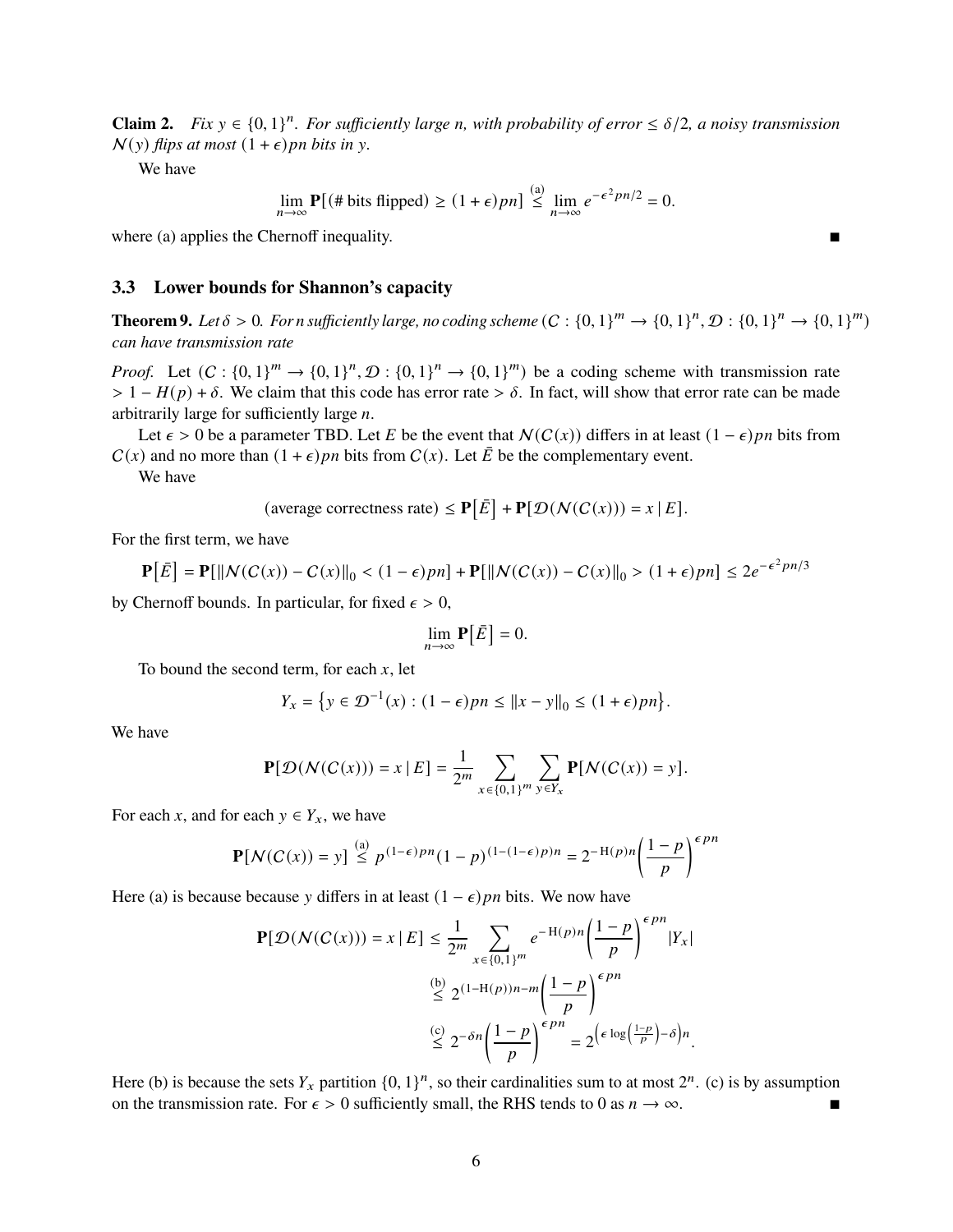### <span id="page-6-0"></span>**4 Entropy**

In this section, we explore the some of the many interesting properties of entropy. We restate the definition for the reader's convenience.

**Definition 5.** Let  $X \in \mathcal{X}$  be a discrete random variable. The **entropy** of X, denoted  $\mathbf{H}(X)$ , is defined as

$$
H(X) = \sum_{x \in X} -P[X = x] \log(P[X = x]),
$$

*where the convention that 0/0 = 0, and that* log *denotes the logarithm base 2.*

*For*  $p \in (0, 1)$ *,*  $H(p)$  *is defined as the entropy*  $H(X)$  *of the binary variable*  $X \in \{0, 1\}$  *with*  $P[X = 1] = p$ *. That is,*

$$
H(p) = p \log \left(\frac{1}{p}\right) + (1-p) \log \left(\frac{1}{1-p}\right).
$$

For an alternative definition of the entropy of  $X \in \mathcal{X}$ , let X' be an independent and identically distributed copy of  $X$ . Then

$$
H(X) = \mathop{\mathbf{E}}\limits_X \bigg[ \log \bigg( \frac{1}{\mathbf{P}[X' = X]} \bigg) \bigg].
$$

Put another way, given a discrete random variable  $X \in \mathcal{X}$ , let us define<sup>[1](#page-0-1)</sup> the **shock** of  $X, S_X > 0$ , as the random variable that, if  $X = x$ , takes the value

$$
S_X = \frac{1}{\mathbf{P}[X = x]}.
$$

Here  $P[X = x]$  refers to the *a priori* probability of X equaling x. Then the entropy of X is

$$
H(X) = \mathbf{E} [\log(S_X)].
$$

### <span id="page-6-1"></span>**4.1 Concavity and the maximality principle.**

Recall that a function  $f : [a, b] \to \mathbb{R}$  is **concave** if for all  $x, y \in [a, b]$  and  $p \in [0, 1]$ , we have

$$
pf(x) + (1 - p)f(y) \le f(px + (1 - p)y).
$$

By induction, we can extend this to finite convex combinations of points. Let  $x_1, \ldots, x_n \in [a, b]$  and  $p_1, \ldots, p_n \ge 0$  with  $p_1 + \cdots + p_n = 1$ . Then we have

$$
p_1 f(x_1) + \dots + p_2 f(x_n) \le f(p_1 x_1 + \dots + p_n x_n). \tag{1}
$$

Let  $f : [a, b] \to \mathbb{R}$  be a function and let  $X \in [a, b]$  be a discrete random variable taking on a finite number of valuesq. Say X takes on *n* values  $x_1, \ldots, x_n$  with probabilities  $p_1, \ldots, p_n$  respectively. Then [\(1\)](#page-6-1) is the same as saying that

$$
\mathbf{E}[f(X)] \le f(\mathbf{E}[X]).
$$

We can extend this to continuous distributions of  $X$  by approximation by finite distributions. Thus we have *Jensen's inequality*, which is basically rewriting the definition of concavity.

<sup>&</sup>lt;sup>1</sup>This is not a standard terminology.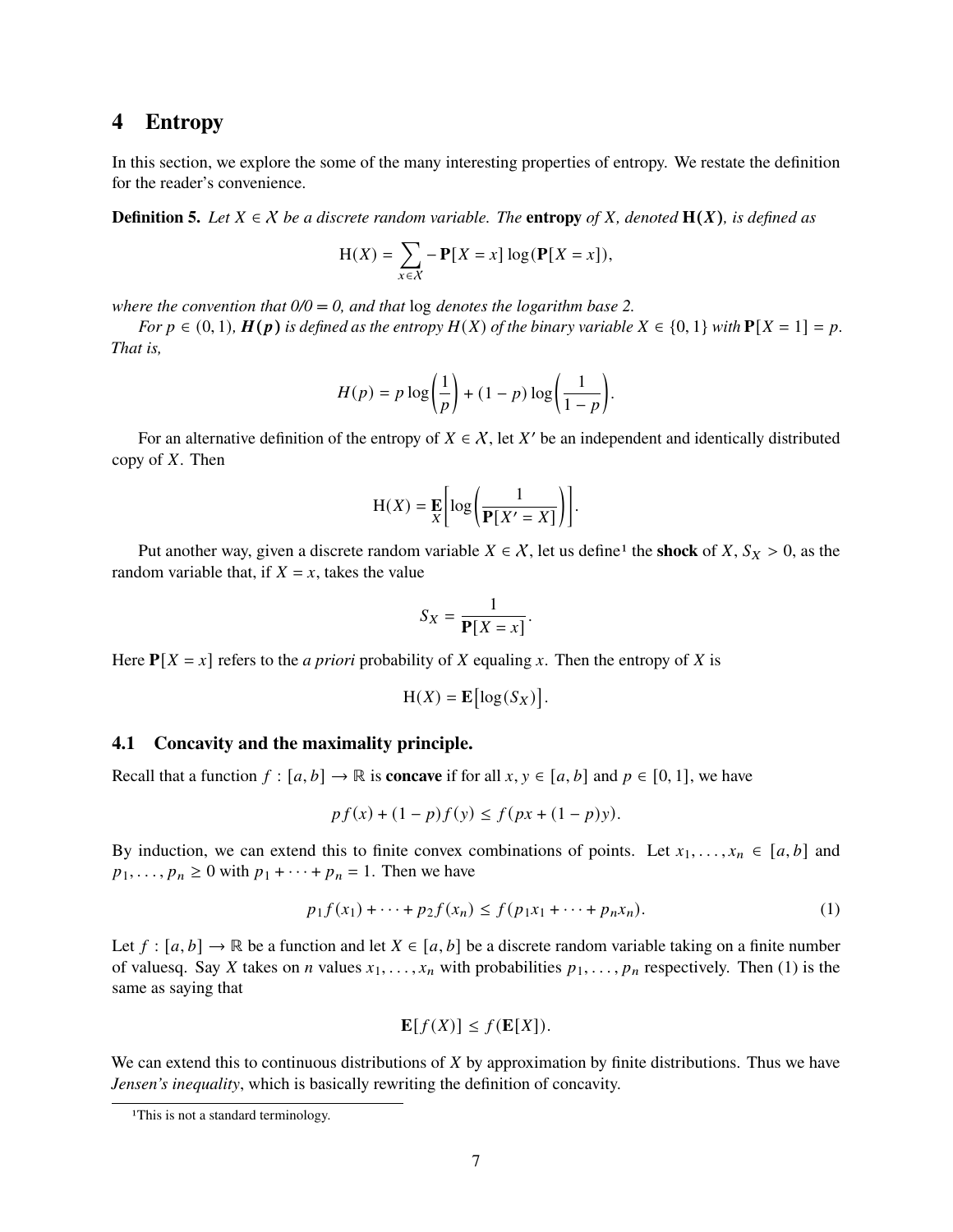**Lemma 10.** *Let*  $X \in [a, b]$  *be a random variable, and let*  $f : [a, b] \rightarrow \mathbb{R}$  *by concave. Then*  $\mathbf{E}[f(X)] \leq f(\mathbf{E}[X]).$ 

*Proof.* Suppose X takes on only two values, a and b, with probability p and  $(1 - p)$  respectively. Then

$$
\mathbf{E}[f(X)] = pf(a) + (1 - p)f(b) = f(pa + (1 - p)b) = f(\mathbf{E}[X]).
$$

We can extend the argument to any finite number of values by induction.

**Lemma 11.** *Over all discrete distributions over n values, entropy is maximized by the uniform distribution, which has entropy is*  $log(n)$ *.* 

*Proof.* Suppose  $X$  takes on at most  $n$  different values  $x$ . Then

$$
H(X) = \mathbf{E} [\log(S_X)] \stackrel{\text{(a)}}{\leq} \log(\mathbf{E}[S_X]) \stackrel{\text{(b)}}{=} \log(|X|)
$$

(a) is by Jensen's inequality. (b) is because

$$
\mathbf{E}[S_X] = \sum_{x} \frac{\mathbf{P}[X=x]}{\mathbf{P}[X=x]} = n.
$$

On the other hand, if X is the uniform distribution over *n* values  $x_1, \ldots, x_n$ , then

$$
H(x) = \sum_{i} \mathbf{P}[X = x_i] \log \left(\frac{1}{X = x_i}\right) = \sum_{i} \frac{1}{n} \log(n) = \log(n).
$$

### **4.2 Conditional entropy**

Let  $(X, Y)$  be jointly distributed random variables. Conditional on X, Y is a random variable with a well defined entropy  $H(Y)$  (given  $X$ ).

**Definition 12.** *The conditional entropy of Y on X is defined as* 

$$
H(Y | X) = \mathop{\mathbf{E}}_X[H(Y) | X]
$$

In terms of "shocks", we let  $S_{Y|X}$  be the shock value of the conditional variable Y given X. To be precise, conditional on  $X = x$  and  $Y = y$ ,  $S_{Y|X}$  takes the value

$$
S_{Y|X} = \frac{1}{\mathbf{P}[Y = y \mid X = x]},
$$

where  $P[Y = y | X = x]$  is the *a priori* probability given only  $X = x$ . Then

$$
H(Y | X) = \mathbf{E}\left[\mathbf{E}\left[\log(S_{X|Y})\right]\right] = \mathbf{E}\left[\log(S_{X|Y})\right]
$$

**Lemma 13.**

$$
H(X, Y) = H(Y | X) + H(X)
$$

*Proof.* Observe that conditional on  $X = x$  and  $Y = y$ , we have

$$
S_{X,Y} = \frac{1}{\mathbf{P}[X = x, Y = y]} = \frac{1}{\mathbf{P}[X = x] \mathbf{P}[Y = y | X = x]} = S_X S_{Y|X}.
$$

Thus

$$
H(X,Y) = \underset{X,Y}{\mathbf{E}} \left[ \log(S_{X,Y}) \right] = \underset{X,Y}{\mathbf{E}} \left[ \log(S_{Y|X}) + \log(S_X) \right] = H(Y|X) + H(X),
$$
 as desired.

 $\blacksquare$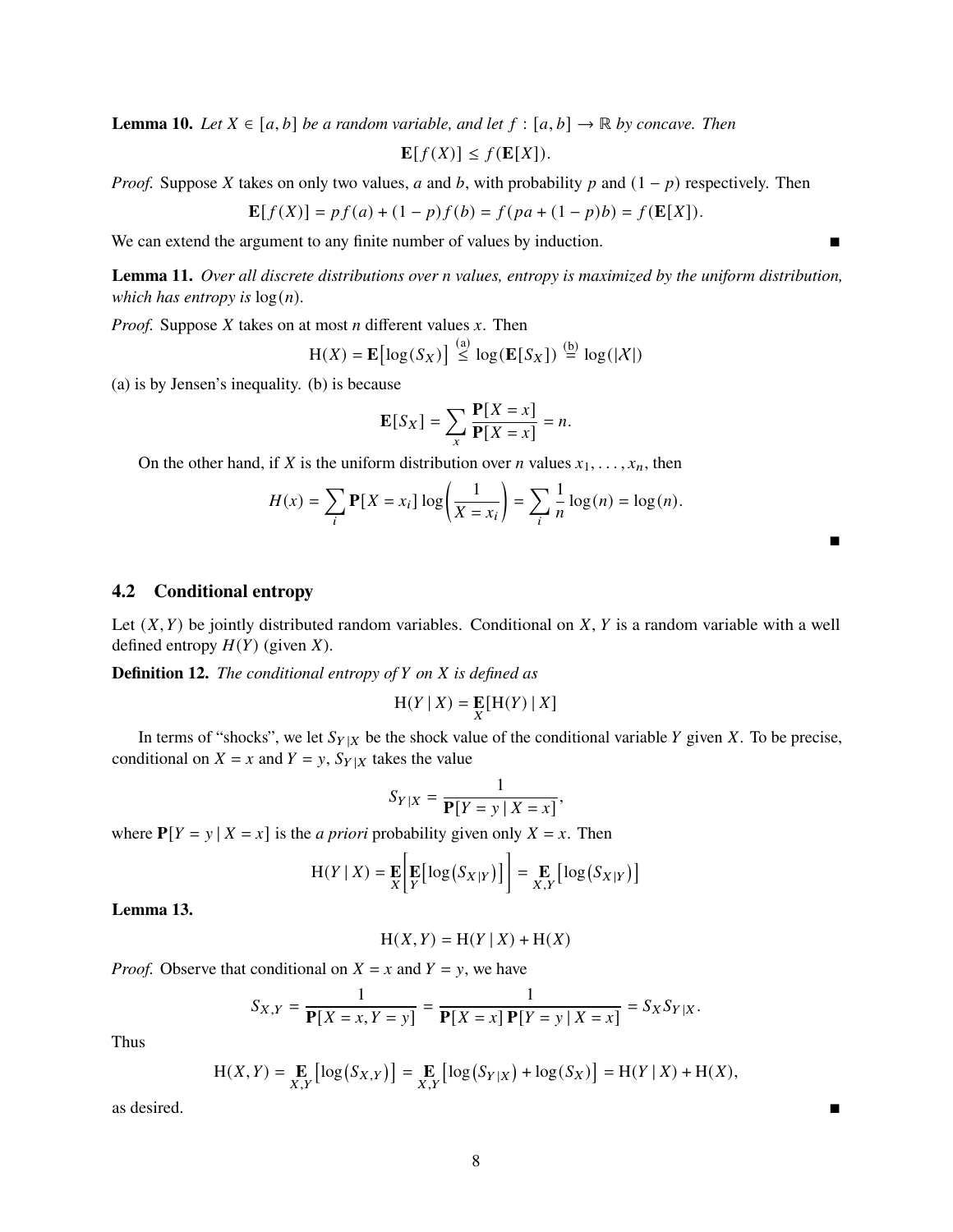## **5 Principle of Independence**

**Lemma 14.** *Let*  $(X, Y)$  *be jointly distributed. Then*  $H(Y | X) \leq H(Y)$ 

*Proof.* We have

$$
H(Y | X) = \underset{X,Y}{\mathbf{E}} \left[ \log(S_{Y|X}) \right] = \underset{Y}{\mathbf{E}} \left[ \underset{X}{\mathbf{E}} \left[ \log(S_{Y|X}) \, \middle| \, Y \right] \right]
$$
\n
$$
\stackrel{\text{(a)}}{\leq} \underset{Y}{\mathbf{E}} \left[ \log \left( \underset{X}{\mathbf{E}} \left[ S_{Y|X} \, \middle| \, Y \right] \right) \right] \stackrel{\text{(b)}}{\leq} H(Y).
$$

(a) is by Jensen's inequality. (b) is because, conditional on  $Y = y$ , we have

$$
\mathop{\mathbf{E}}_X[S_{Y|X} | Y] = \sum_{x} \frac{\mathop{\mathbf{P}}[X = x | Y = y]}{\mathop{\mathbf{P}}[Y = y | X = x]} \stackrel{\text{(c)}}{=} \sum_{x} \frac{p(x)}{p(y)} = \frac{1}{p(y)}.
$$

(c) substitutes Bayes' law:

$$
\mathbf{P}[X = x | Y = y] \mathbf{P}[Y = y] = \mathbf{P}[X = x, Y = y] = \mathbf{P}[Y = y | X = x] \mathbf{P}[X = x].
$$

#### **Maximality of independence**

**Lemma 15.** *Fix marginal probabilities over two finite sets* X *and* Y*. Over all joint distributions of*  $(X, Y) \in X \times Y$ , the entropy of  $(X, Y)$  is maximized by taking X and Y to be independent.

#### **Subadditivity**

**Lemma 16.** *Let*  $(X, Y)$  *be a joint distribution of discrete random variables. Then* 

$$
H(X,Y) \le H(X) + H(Y).
$$

### **5.1 Bounding sums of binomial coefficients**

Finally, let us prove [Lemma 7](#page-3-0) which we recall was the key to the proof of Shannon's upper bound.

**Lemma 7.** *Let*  $n \in \mathbb{N}$  *and*  $p \in (0, 1)$ *. Then* 

$$
\sum_{i=0}^{pn} \binom{n}{i} \le 2^{H(p)n}.
$$

*Proof.* Let M denote the sum on the LHS. We interpret M as the number of subsets of  $[n]$  with  $\leq \alpha n$  elements. Define a discrete random variable X as a uniformly random set with  $\leq \alpha n$  elements. X has entropy

$$
H(X) = \log(M)
$$

by the maximality principle. We can identify X with the joint distribution  $(Y_1, \ldots, Y_n)$ , where  $Y_i$  indicates whether element *i* appears in X. Each  $Y_i$  (taken alone) is a Bernoulli variable with probability  $p$ . Then

$$
H(X) \leq \sum_{i=1}^{n} H(X_i) = nH(p).
$$

Thus  $log(M) = nH(p)$ , as desired.

 $\blacksquare$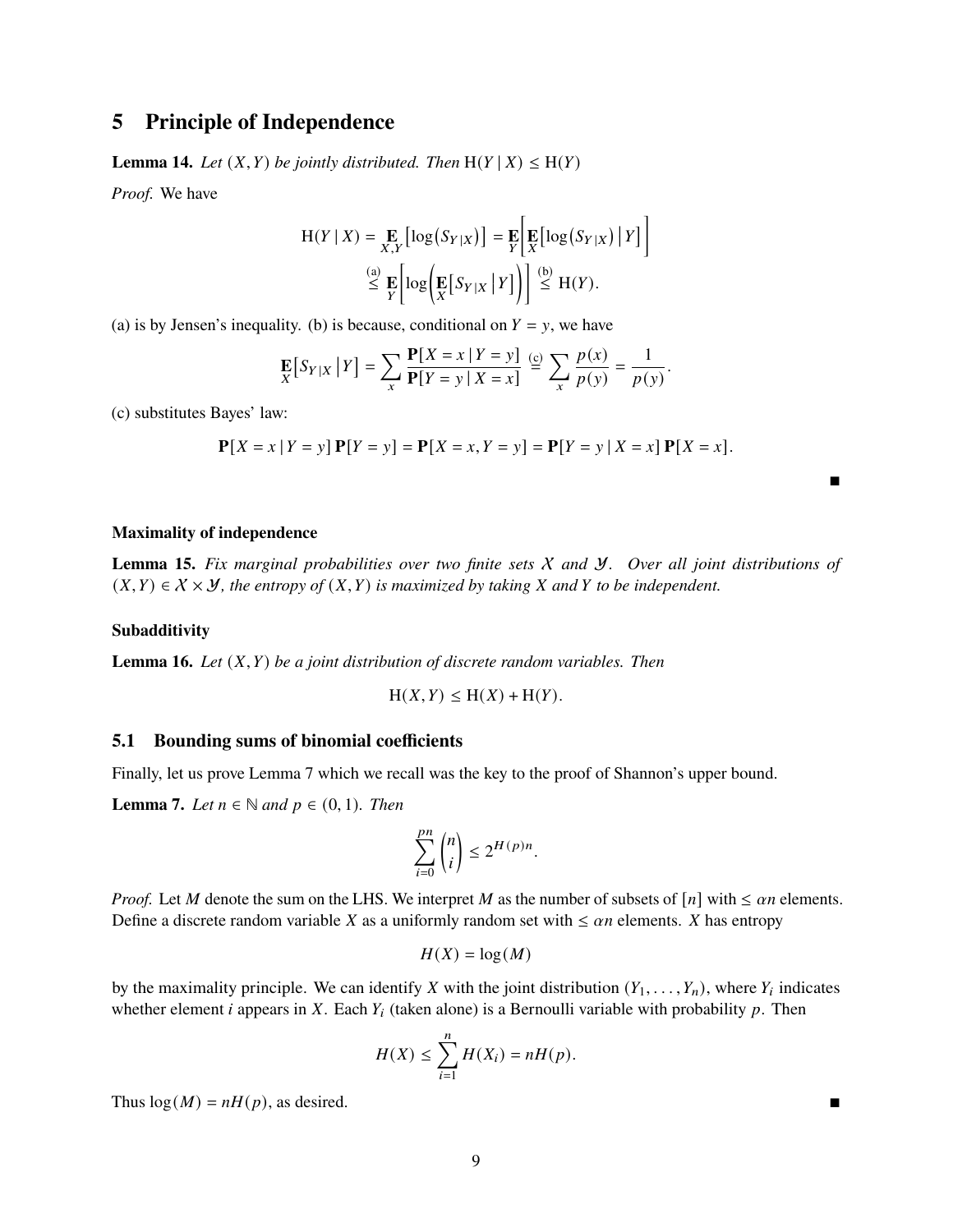### **5.2 What is entropy, really?**

We close with a quote from Shannon [\[5\]](#page-11-4).

My greatest concern was what to call it. I thought of calling it "information", but the word was overly used, so I decided to call it "uncertainty". When I discussed it with John von Neumann, he had a better idea. Von Neumann told me, "You should call it entropy, for two reasons. In the first place your uncertainty function has been used in statistical mechanics under that name, so it already has a name. In the second place, and more important, nobody knows what entropy really is, so in a debate you will always have the advantage".

### **6 Exercises**

**Exercise 1.** In [Section 3,](#page-2-0) we discussed coding schemes for achieving low *average error rates*. Recall that an average error rate of  $\delta$  means that the error is averaged over all  $x \in \{0, 1\}^m$ :

average error = 
$$
\mathbf{E}\left[\mathbf{P}[D(N(C(x)))] \neq x\right] = \mathbf{P}_{x,N}[D(N(C(x))) \neq x].
$$

By contrast, a **uniform error** of  $\delta$  means that for *every*  $x \in \{0, 1\}^m$ , the probability of transmitting and failing to decode x is at most  $\delta$ .

uniform error = 
$$
\max_{x} \mathbf{P}[D(N(C(x))) \neq x].
$$

Prove Shannon's theorem [\(Theorem 6\)](#page-3-1) for uniform error instead of average error.

**Exercise 2.** In [Section 3,](#page-2-0) we develop *redundant* codes that are extremely efficient w/r/t their transmission rate. Another problem, moving in sort of the opposite direction, is *compression*.

Here we consider compression in the following model. Let  $\Sigma$  be a finite alphabet of *n* letters. Our goal is to efficiently assign bit strings (codes) to each letter in  $\Sigma$  so that messages, composed of sequences of letters in Σ, are as efficient as possible. More specifically, we are only allowed to use **prefix-free codes**, which are mappings

$$
C: \Sigma \to \{0,1\}^*
$$

assigning bit strings (of varying length) to letters such that no code  $C(x)$  ( $x \in \Sigma$ ) is a prefix to another code  $C(y)$  ( $y \in \Sigma$ ). Prefix codes are particularly easy to decode. As we scan the bits of an encoded message, as soon as we see a string that matches the code of a letter, we immediately decode that the scanned bits to the letter. We then continue to scan the rest of the bits as the beginning of the code of a new letter.

For example, the most straight forward prefix code would be to assign each letter in  $\Sigma$  a different bit string with  $\lceil \log n \rceil$  bits.

Prefix codes can be identified with binary trees where each branch represents a 0 or 1 bits, and the leaves correspond to a letter where the root to leaf path gives the encoding of a letter.

We assume that not all letters in  $\Sigma$  are distributed frequently. (This is where we have some opportunity for compression) Let  $p \in \Delta^{\Sigma}$  be a fixed distribution over  $\Sigma$ . For each letter in  $x \in \Sigma$ ,  $p_x$  represents the average frequency of the letter  $x$  in these messages.

Given an encoding  $C : \Sigma \to \{0,1\}^*$ , the average number of bits per letter is

$$
\sum_{x \in \Sigma} p_x |C(x)|,
$$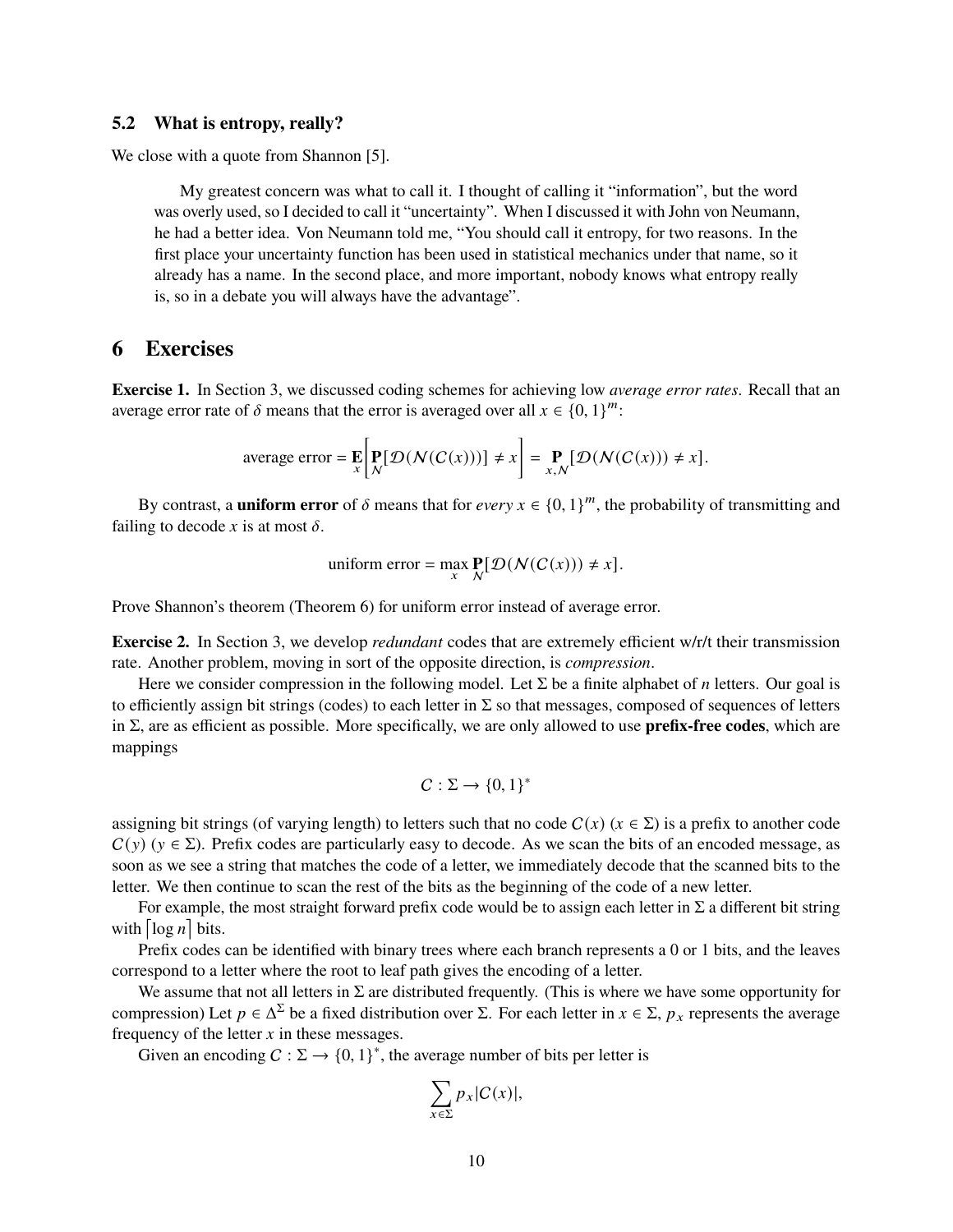where  $|C(x)|$  denotes the length of the bit string  $C(x)$ .

For this problem, consider a special case where every probability  $p_x$  is a power of 2, of the form  $1/2^{i_x}$  for some integer  $i_x \in \mathbb{N}$ . Show that there exists a prefix code  $C : \Sigma \to \{0, 1\}^*$  where the average length is *exactly*  $H(p)$ , where  $H(p)$  is the entropy of the random letter drawn from  $\Sigma$  in proportion to p:

$$
H(p) = \sum_{x} p(x) \log \left( \frac{1}{p(x)} \right).
$$

Here's a harder follow up question: can one do better than the entropy  $H(p)$ ? Either prove that  $H(p)$  is optimal, or give a counter example where the probabilities are powers of 2 and one can achieve better than  $H(p)$  average bits per letter.

As an example, the following tree defines a prefix code over a distribution of 7 letters  $\{A, B, C, D, E, F, G\}$ with probabilities  $\{1/4, 1/4, 1/8, 1/8, 1/8, 1/16, 1/16\}$ , respectively. One can see that the average length matches the entropy of the distribution.



## **References**

- [1] Claude E. Shannon. "A mathematical theory of communication". In: *Bell Syst. Tech. J.* 27.3 (1948), pp. 379–423.
- [2] Claude E. Shannon. "Communication theory of secrecy systems". In: *Bell Syst. Tech. J.* 28.4 (1949), pp. 656–715.
- [3] Claude E. Shannon. "The synthesis of two-terminal switching circuits". In: *Bell Syst. Tech. J.* 28.1 (1949), pp. 59–98.